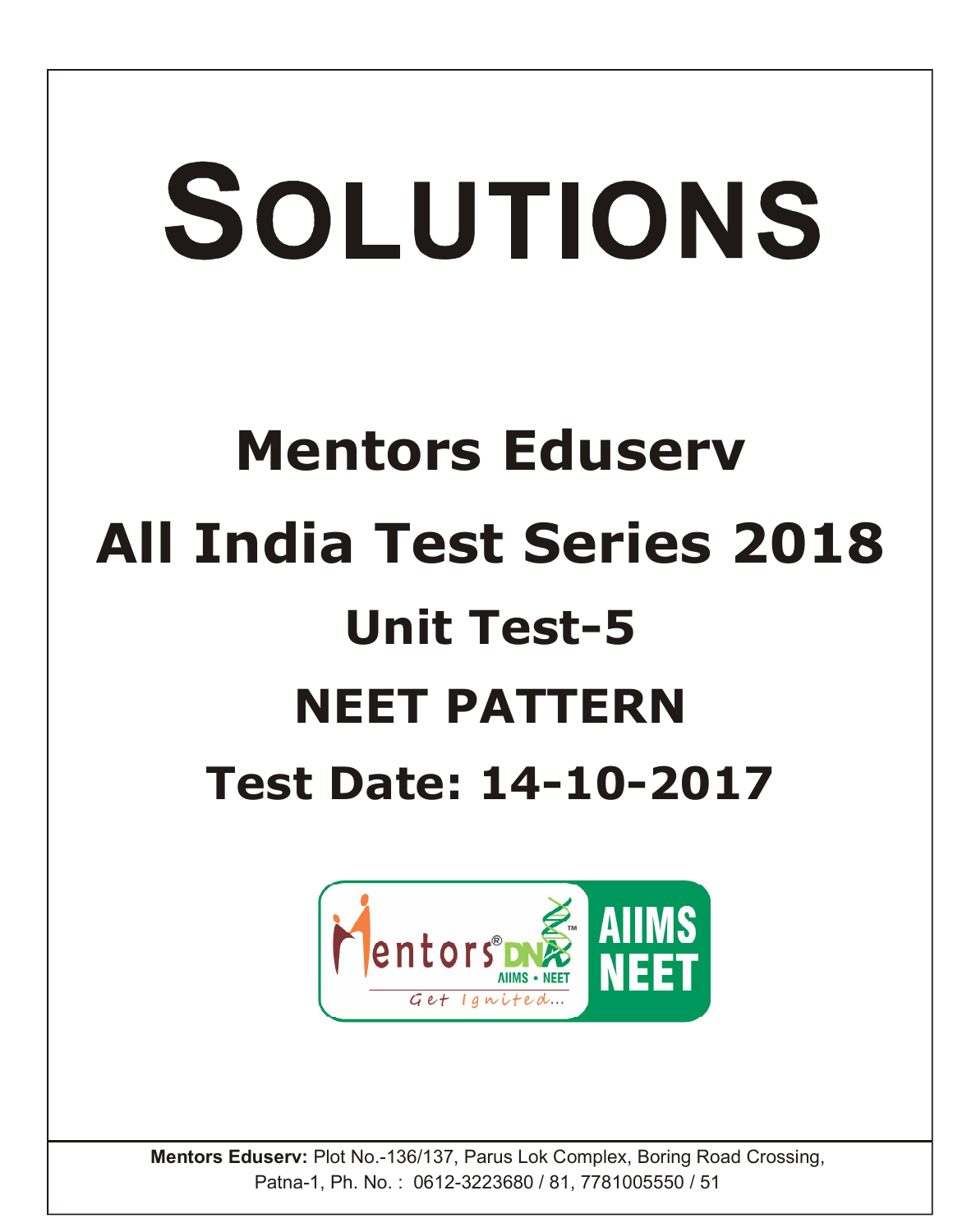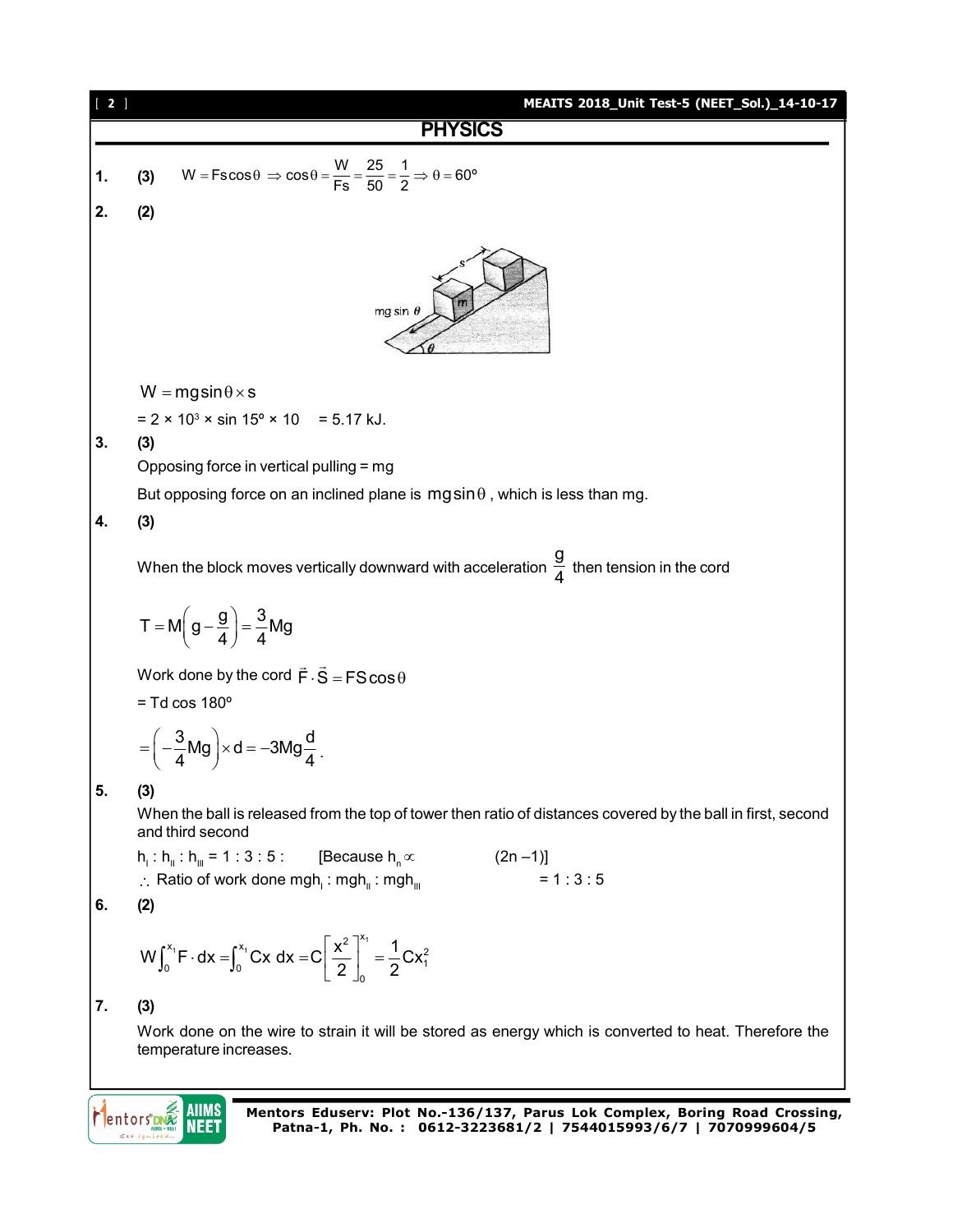# **MEAITS 2018\_Unit Test-5 (NEET\_Sol.)\_14-10-17** [ 3 ]

8. (4)  
\n
$$
W \int_0^5 F dx = \int_0^5 (7 - 2x + 3x^2) dx = [7x - x^2 + x^3]_0^5
$$
\n
$$
= 35 - 25 + 125 = 135 \text{ J}
$$
\n9. (4)  
\n
$$
S = \frac{t^3}{3} \therefore dS = t^2 dt \Rightarrow a = \frac{d^2S}{dt^2} = \frac{d^2}{dt^2} \left[ \frac{t^3}{3} \right] = 2t \text{ m/s}^2
$$
\nNow work done by the force  $W = \int_0^2 F \cdot dS = \int_0^2 \text{m a} \cdot dS$   
\n
$$
\int_0^2 3 \times 2t \times t^2 dt = \int_0^2 6t^3 dt = \frac{3}{2} [t^4]_0^2 = 24 \text{ J}
$$
\n10. (4)  
\n
$$
U = \frac{a}{x^{12}} - \frac{b}{x^6}
$$
\n
$$
F = -\frac{dU}{dx} = +12 \frac{a}{x^{13}} - \frac{6b}{x^7} = 0 \Rightarrow x = \left(\frac{2a}{b}\right)^{1/8}
$$
\n
$$
U(x = \infty) = 0
$$
\n
$$
U_{\text{equilibrium}} = \frac{a}{\left(\frac{2a}{b}\right)} - \frac{b}{\left(\frac{2a}{b}\right)} = -\frac{b^2}{4a}
$$
\n11. (2)  
\nFor equilibrium  
\n
$$
\frac{dU}{dr} = 0 \Rightarrow \frac{-2A}{r^3} + \frac{B}{r^2} = 0 \text{ r} = \frac{2A}{B}
$$
\nFor stable equilibrium  
\n
$$
\frac{d^2U}{dr^2} \text{ should be positive for the value of r.}
$$
\nHere  $\frac{d^2U}{dr^2} = \frac{6A}{r^4} - \frac{2B}{r^3}$  is +ve value for  $t = \frac{2A}{B}$ 

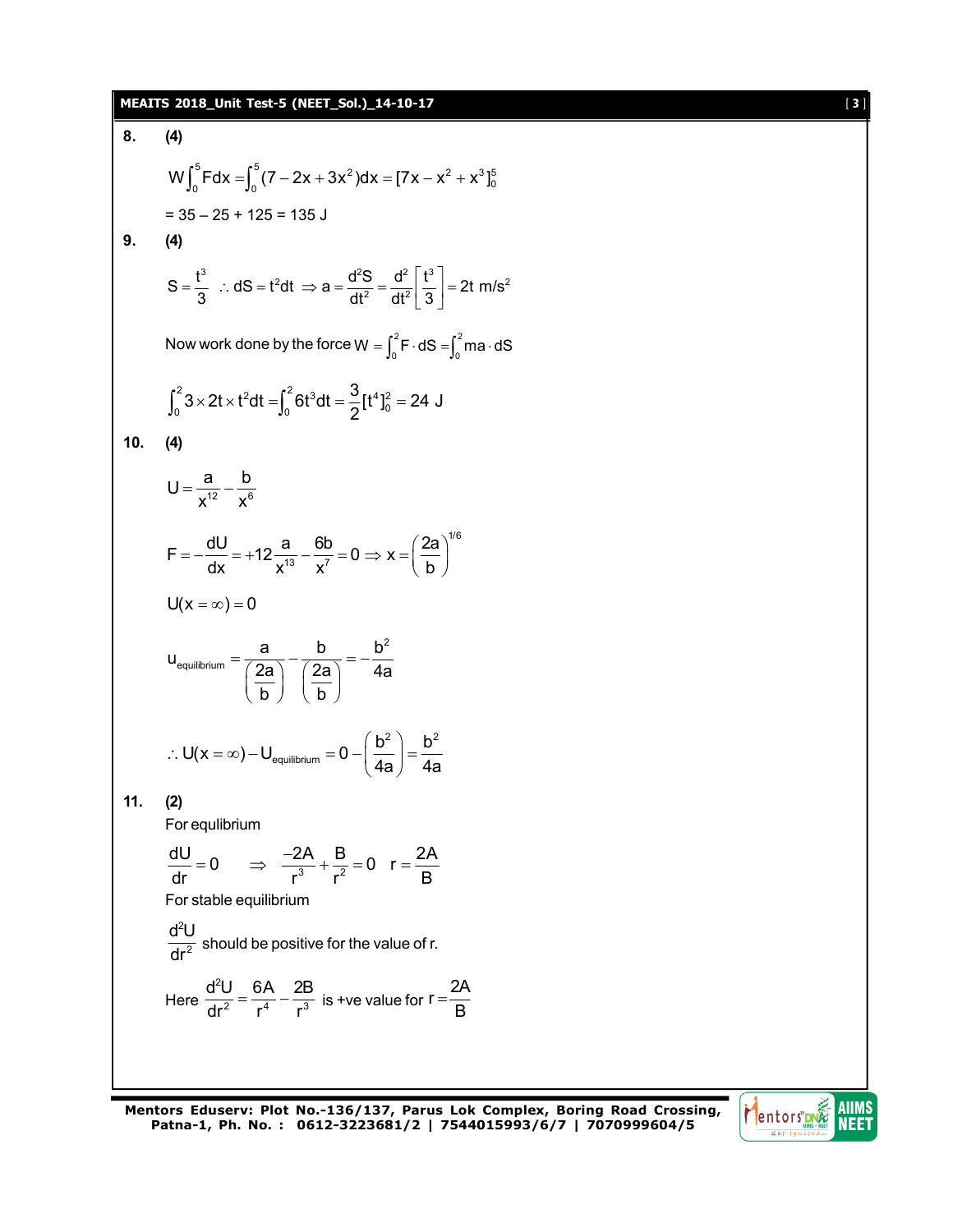### [ 4 ] **MEAITS 2018\_Unit Test-5 (NEET\_Sol.)\_14-10-17**

**12. (3)**  $P = \sqrt{2mE}$  :  $P \propto \sqrt{m}$  (if E = const.)  $\therefore \frac{1}{P_2} = \sqrt{\frac{m_1}{m_2}}$  $P_1$  /m  $P_2 \quad \forall m$  $\therefore \frac{1}{R} =$ **13. (1)**  $E = \frac{P^2}{2m}$  if P = constant then  $E \propto \frac{1}{m}$  $\infty$ **14. (3)**  $P = \sqrt{2mE}$  . If E are same then  $P \propto \sqrt{m}$ <u>1 | '''1</u> 2 **1'''**2  $P_1$  /m, /1 1  $P_2$   $\sqrt{m_2}$   $\sqrt{4}$  2  $\Rightarrow \frac{1}{2} = \frac{1}{2}$  =  $\frac{1}{2}$  =  $\frac{1}{2}$  = **15. (1)** Let intial kinetic energy,  $\mathsf{E}^{}_{\scriptscriptstyle{1}}$  = E Final kinetic energy,  $\mathsf{E}_{_2}$  = E + 300% of E = 4E As  $P \propto \sqrt{E} \Rightarrow \frac{P_2}{P_1} = \sqrt{\frac{P_2}{E_1}} = \sqrt{\frac{P_1}{E}} = 2 \Rightarrow P_2 = 2P_1$  $P \propto \sqrt{E} \Rightarrow \frac{P_2}{P_1} = \sqrt{\frac{E_2}{E_1}} = \sqrt{\frac{4E}{E}} = 2 \Rightarrow P_2 = 2P$  $\implies$  P<sub>2</sub> = P<sub>1</sub> + 100% of P<sub>1</sub> i.e. Momentum will increase by 100%. **16. (4)** Condition for vertical looping  $h = \frac{5}{2}r = 5$  cm  $\therefore r = 2$  cm  $\therefore$ **17. (4)** <sup>2</sup> P F v ma at ma t [as u = 0]  $\left(\frac{t_1}{1}\right)^2$  t =  $\frac{mv_1^2}{t_1^2}$  $m\left(\frac{V_1}{t}\right)$  t =  $\frac{mv_1^2t}{t^2}$  $t = m \left( \frac{v_1}{t_1} \right)^2 t = \frac{mv_1^2 t}{t_1^2}$  [As a = v<sub>1</sub>/t<sub>1</sub>] **18. (4)**  $P = \frac{mgh}{t} \Rightarrow m = \frac{p \times t}{gh} = \frac{2 \times 10^3 \times 60}{10 \times 10} = 1200$  kg As volume  $=$   $\frac{\text{mass}}{\text{density}} \Rightarrow v = \frac{1200 \text{ kg}}{10^3 \text{ kg/m}^3} = 1.2 \text{m}^2$ Volume = 1.2  $\text{m}^3$  = 1.2  $\times$  10<sup>3</sup> litre = 1200 litre **19. (1)**  $P = \frac{\vec{F} \cdot \vec{s}}{t} = \frac{(2\hat{i} + 3\hat{j} + 4\hat{k}) \cdot (3\hat{i} + 4\hat{j} + 5\hat{k})}{4} = \frac{38}{4} = 9.5$  W  $\frac{1}{2}$   $\frac{1}{2}$ **20. (1)**  $P = \left(\frac{m}{t}\right)$ gh = 100 × 10 × 100 = 10<sup>5</sup> W = 100 kW

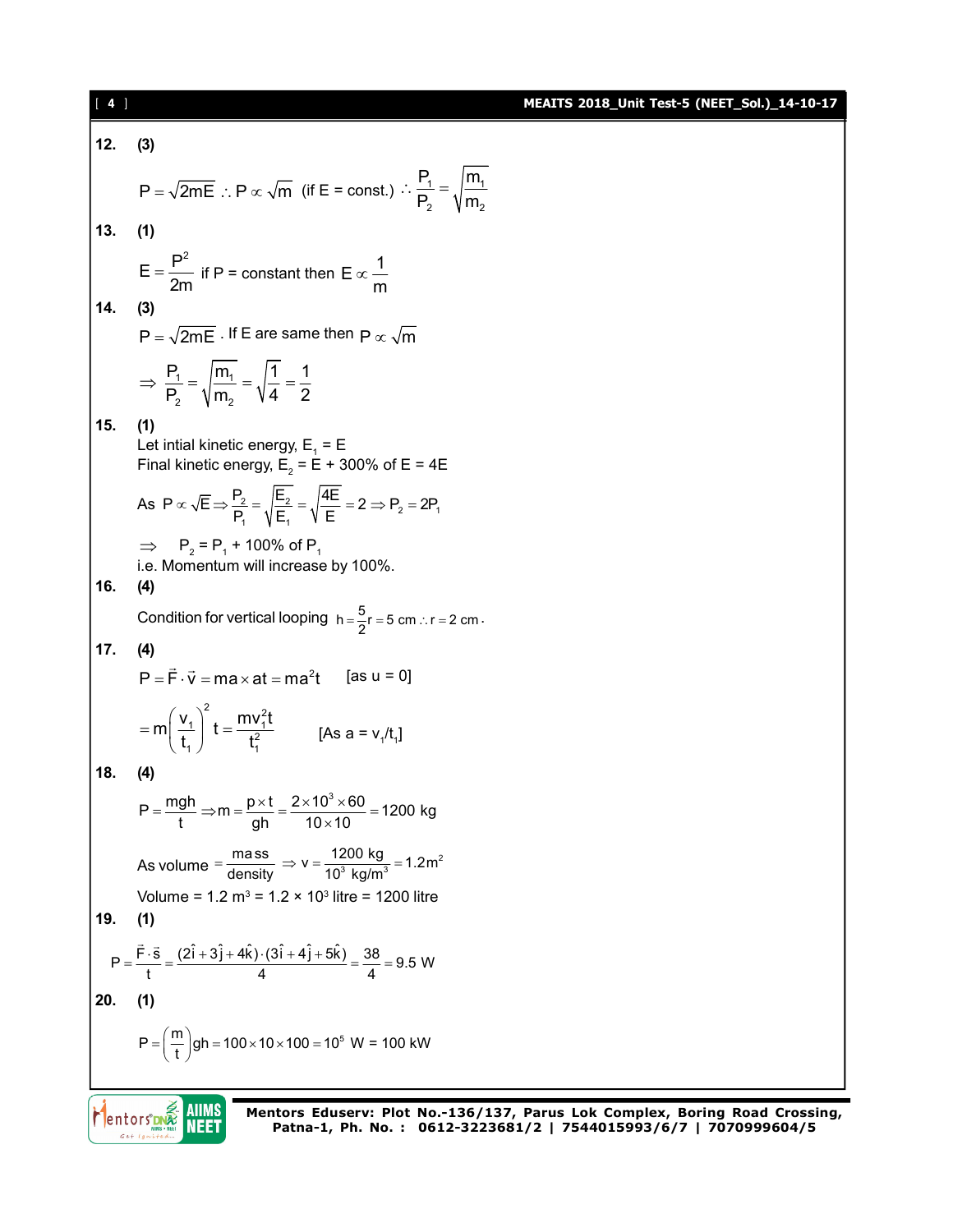# **MEAITS 2018\_Unit Test-5 (NEET\_Sol.)\_14-10-17** [ 5 ]

# **21. (3)**

Magnetic field at the centre of current carrying coil is given by

$$
B=\frac{\mu_0}{4\pi}\cdot\frac{2\pi N i}{r}\Longrightarrow B\varpropto\frac{N}{r}\Longrightarrow\frac{B_1}{B_2}=\frac{N_1}{N_2}\times\frac{r_2}{r_1}
$$

The following fiugre shows how single turn coil changes to double turn coil.



$$
\Rightarrow \frac{B}{B_2} = \frac{1}{2} \times \frac{1/2}{r} = \frac{1}{4} \Rightarrow B_2 = 4B
$$

**Short trick :** for such type of problems remember  $B_2 = n^2B_1$ 

# **22. (2)**

Because for inside the pipe  $i = 0$ 

$$
\therefore\ B=\frac{\mu_0 i}{2\pi r}=0
$$

# **23. (3)**

For the circular part ABC, the angle subtended at the centre is  $3\pi/2$ .

Due to ABC, 
$$
B_1 = \frac{\mu_0}{4\pi} \cdot \frac{I}{r} \left( \frac{3\pi}{2} \right)
$$

Due to AD, A is at the end of the wire, therefore at O,  $B_2 = \frac{\mu_0 I}{2\pi} \times \frac{1}{2} = \frac{\mu_0}{4\pi}$  $2\pi$ r 2  $4\pi$ r  $=\frac{\mu_0 I}{2} \times \frac{1}{2} = \frac{\mu_0 I}{4}$  $\pi$ r 2 4 $\pi$ 

∴ Total induction = 
$$
\frac{\mu_0 I}{4\pi r} \left( \frac{3\pi}{2} + 1 \right)
$$

**Mentors Eduserv: Plot No.-136/137, Parus Lok Complex, Boring Road Crossing, Patna-1, Ph. No. : 0612-3223681/2 | 7544015993/6/7 | 7070999604/5**

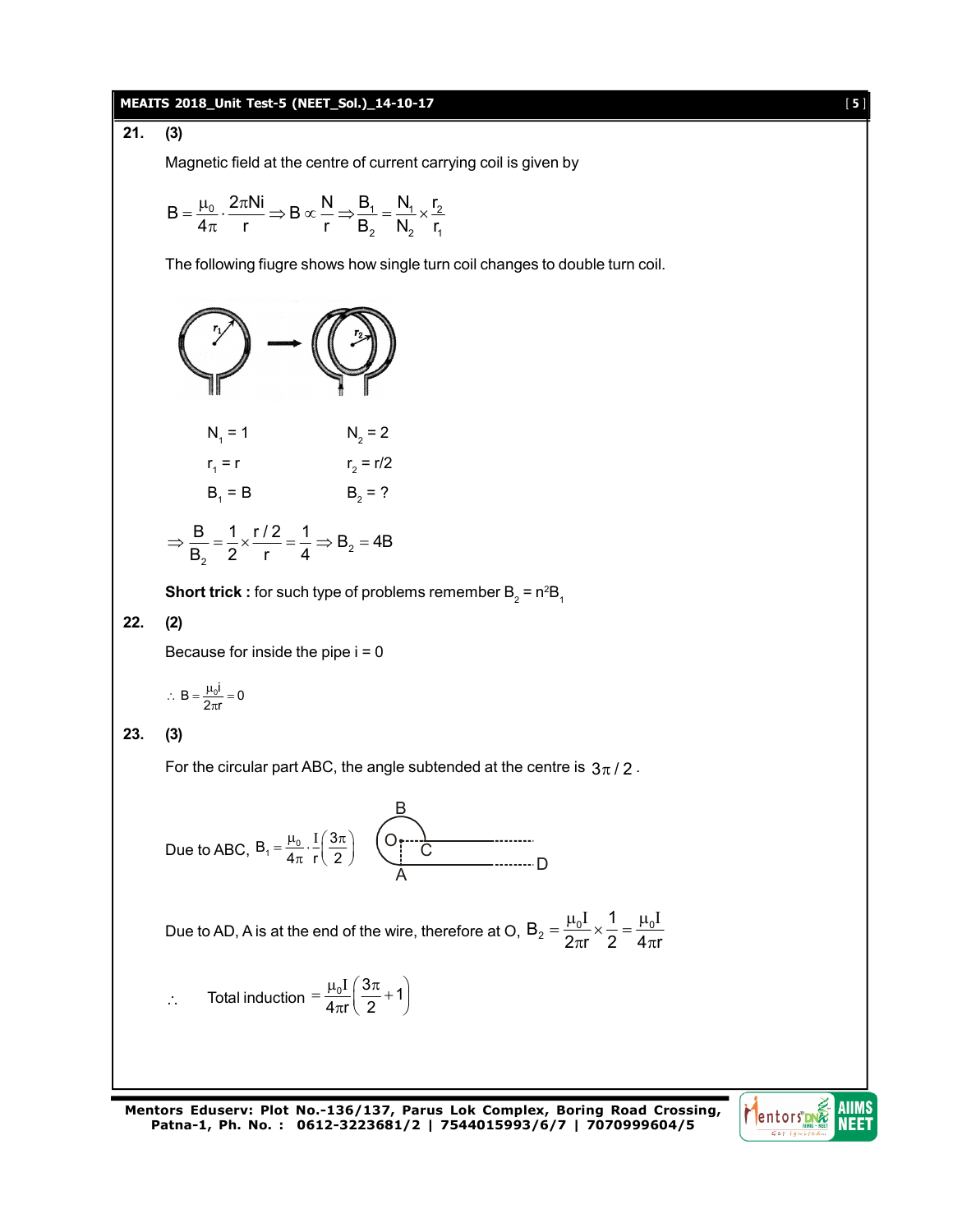| [6] | MEAITS 2018_Unit Test-5 (NEET_Sol.)_14-10-17                                                                                                                               |
|-----|----------------------------------------------------------------------------------------------------------------------------------------------------------------------------|
| 24. | (3)                                                                                                                                                                        |
|     | The magnetic inducjtion due to both semicircular parts will be in the same direction perpendicular to the<br>paper inwards.                                                |
|     | ∴ B = B <sub>1</sub> + B <sub>2</sub> = $\frac{\mu_0 i}{4r_1} + \frac{\mu_0 i}{4r_2} = \frac{\mu_0 i}{4} \left( \frac{r_1 + r_2}{r_1 r_2} \right)$ ⊗                       |
| 25. | (3)                                                                                                                                                                        |
|     | $B = \frac{\mu_0}{4\pi} \cdot \frac{2\pi N i}{r}$                                                                                                                          |
|     | ⇒ 3.14 × 10 <sup>-3</sup> = $\frac{10^{-7} \times 2 \times 3.14 \times N \times 10}{(10 \times 10^{-2})}$ ⇒ N = 50                                                         |
| 26. | (2)                                                                                                                                                                        |
|     | $B = \frac{\mu_0}{4\pi} \frac{\theta i}{r} = \frac{\mu_0}{4\pi} \times \frac{\pi}{2} \times \frac{i}{R} = \frac{\mu_0 I}{8R}$                                              |
| 27. | (2)                                                                                                                                                                        |
|     | $B = \mu_0 n i = 4\pi \times 10^{-7} \times \frac{200}{10^{-2}} \times 2.5 = 6.28 \times 10^{-2}$ wb/m <sup>2</sup>                                                        |
| 28. | (4)                                                                                                                                                                        |
|     | $F = qvB = 1.6 \times 10^{-19} \times \sqrt{\frac{2E}{m}}$ 2.5                                                                                                             |
|     | = $4 \times 10^{-19} \sqrt{\frac{2 \times 2 \times 1.6 \times 10^{-19} \times 10^6}{1.66 \times 10^{-27}}}$ = $7.6 \times 10^{-12}$ N                                      |
| 29. | (2)                                                                                                                                                                        |
|     | $F = qvB\sin\theta = 1.6 \times 10^{-19} \times 2.5 \times 2.5 \times 10^7 \sin 30^{\circ}$                                                                                |
|     | $F = 1.6 \times 10^{-19} \times 6.25 \times 10^7 \times \frac{1}{2} = 5 \times 10^{-12}$ N                                                                                 |
| 30. | (3)                                                                                                                                                                        |
|     | $r = \frac{mv}{qB} = \frac{6 \times 10^7}{1.7 \times 10^{11} \times 1.5 \times 10^{-2}} = 2.35$ cm                                                                         |
|     |                                                                                                                                                                            |
|     | AIIMS<br>Mentors Eduserv: Plot No.-136/137, Parus Lok Complex, Boring Road Crossing,<br>entors<br>NEEI<br>Patna-1, Ph. No.: 0612-3223681/2   7544015993/6/7   7070999604/5 |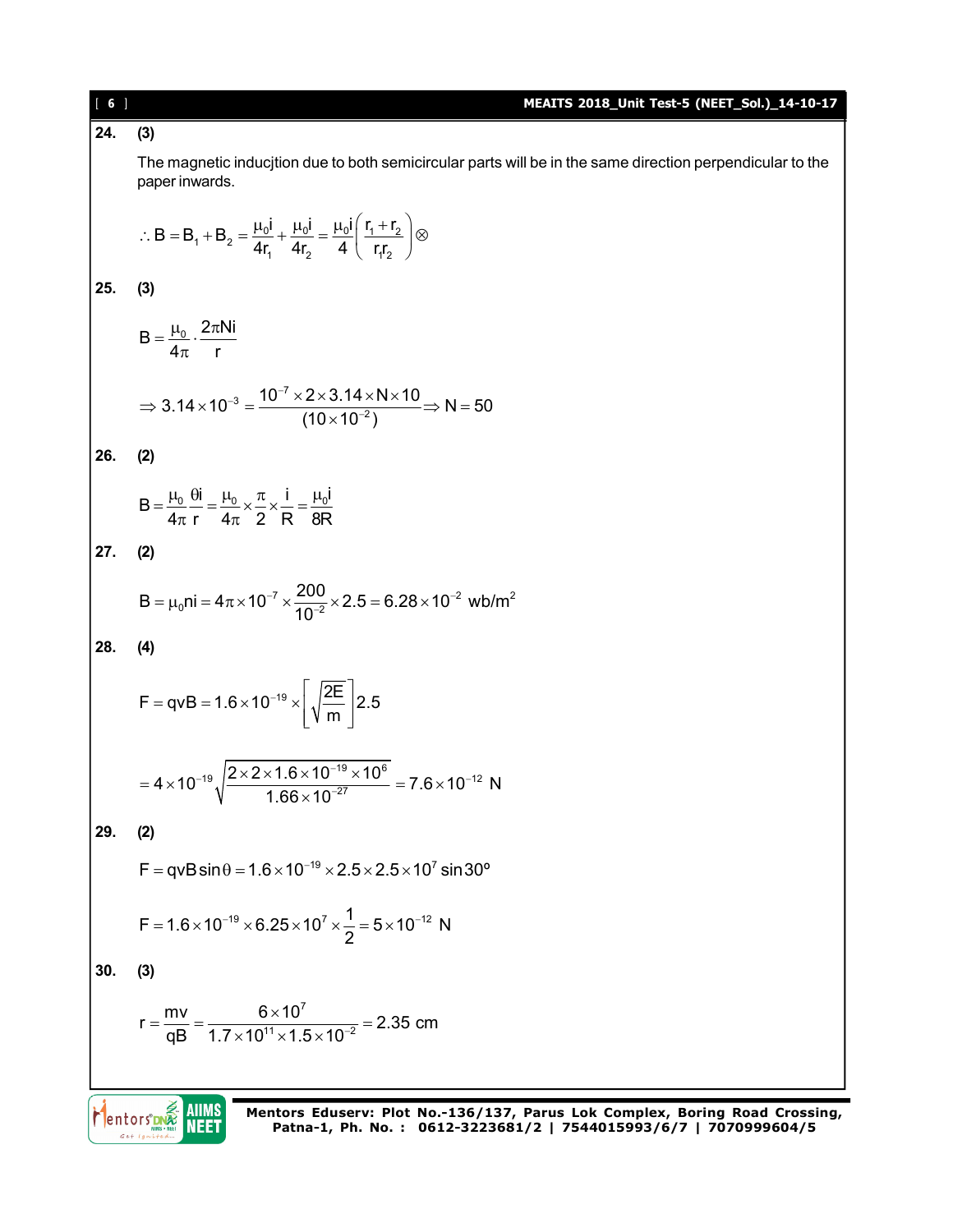**CHAPTER 2016 Unit Test-5 (NET\_Sol.)** 14-10-17  
\n31. (1)  
\n
$$
\mu = iA = \frac{qv}{2\pi R} (\pi R^2) = \frac{qvR}{2}.
$$
\n32. (3)  
\n
$$
\therefore r_i < r_2
$$
\nSo  $F_1 > F_2$   
\n
$$
\Rightarrow F_{rot} = (F_1 - F_2)
$$
\ntowards the wire.  
\n33. (3)  
\nNet force on a current carrying closed loop is always zero if it is placed in a uniform magnetic field.  
\n34. (2)  
\nForce per unit length =  $\frac{\mu_0}{4\pi} \cdot \frac{2i_2}{r} = \frac{\mu_0}{2\pi} \cdot \frac{i^2}{b}$   
\n35. (2)  
\n
$$
i = \frac{C\theta}{NAB} \Rightarrow i \propto 0
$$
\n36. (2)  
\nForce per unit length on two parallel current carrying conductors is given by  $\frac{F}{\epsilon} = 10^{-7} \times 2 \frac{i i_2}{a}$   
\n
$$
\Rightarrow \frac{F}{\epsilon} = 10^{-7} \times 2 \times \frac{1 \times 1}{1} = 2 \times 10^{-7} \text{ N/m}
$$
  
\n37. (4)  
\nSince  $0 = 0^{\circ}$  so  $\tau = 0$  [  $\because \tau = NiAB \sin\theta$ ].  
\n38. (2)  
\n $F = Bi = 2 \times 1.2 \times 0.5 = 1.2 N$ 

**Mentors Eduserv: Plot No.-136/137, Parus Lok Complex, Boring Road Crossing, Patna-1, Ph. No. : 0612-3223681/2 | 7544015993/6/7 | 7070999604/5**

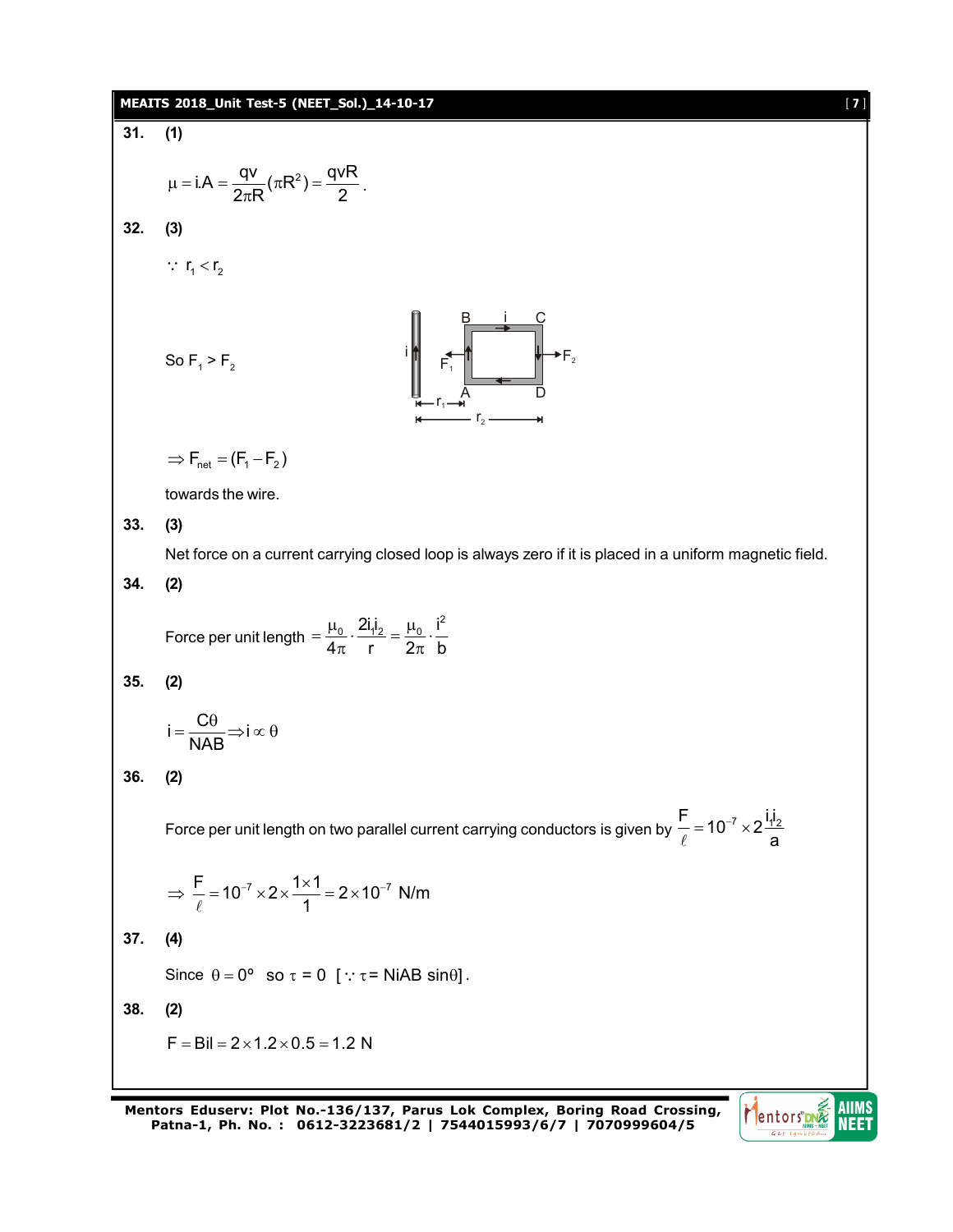H**ATIS 2018. Unit Test-5 (NET-Sol.) 14-10-17**  
\n39. 
$$
\left(\frac{F}{f}\right) = \frac{\mu_0}{4\pi} \frac{2i\frac{1}{4}}{a} \Rightarrow \left(\frac{F}{f}\right) = \frac{\mu_0}{4\pi} \cdot \frac{2i^2}{d} = \frac{\mu_0 i^2}{2\pi d} \text{ [Attractive]}
$$
  
\n40. (4)  
\n $F = 10^{-7} \times \frac{2i^2}{a} \times \ell \Rightarrow 30 \times 10^{-7} = 10^{-7} \times \frac{2i^2}{0.15} \times 9$   
\n $\Rightarrow i = 0.5$  A  
\n41. (1)  
\nMagnetic field inside the conductor B<sub>in</sub> × r magnetic field outside the conductor B<sub>out</sub> ∞<sub>1</sub><sup>T</sup>  
\n[where r is the distance of observation point from axis]  
\n42. (3)  
\n $|\vec{B}| = \frac{\mu_0}{4\pi} \cdot \frac{2\pi i}{r} \Rightarrow |\vec{B}| \approx \frac{1}{r}$   
\n43. (1)  
\nEve point on line AB will be equidistant from X and Y-axis. So magnetic field at every point on line AB  
\ndiony Y-axis. Hence B<sub>tot</sub> on AB = 0  
\n44. (4)  
\n45. (3)  
\nMagnetic field at the centre due to either arm  
\n $\vec{C} = \frac{1 + \mu_0}{4\pi} \times \frac{2\sqrt{2}I}{(1/2)} [\sin 45^\circ + \sin 45^\circ] = \frac{\mu_0}{4\pi} \times \frac{2\sqrt{2}I}{L}$   
\nField at centre due to the four arms of the square,  
\nB = 4B,  
\n $= 4\left(\frac{\mu_0}{4\pi} \times \frac{2\sqrt{2}I}{L}\right) = \frac{\mu_0}{\pi} \times \frac{2\sqrt{2}I}{L}$  i.e., B ×  $\frac{1}{L}$   
\nPlentoring, MultIS  
\nPatna-1, Ph. No. : 0612-3223681/2 | 7544015993/6/7 | 7070999664/5  
\n8.16  
\n2.16  
\n2.17  
\nPlatoring, MultIS  
\n2.18  
\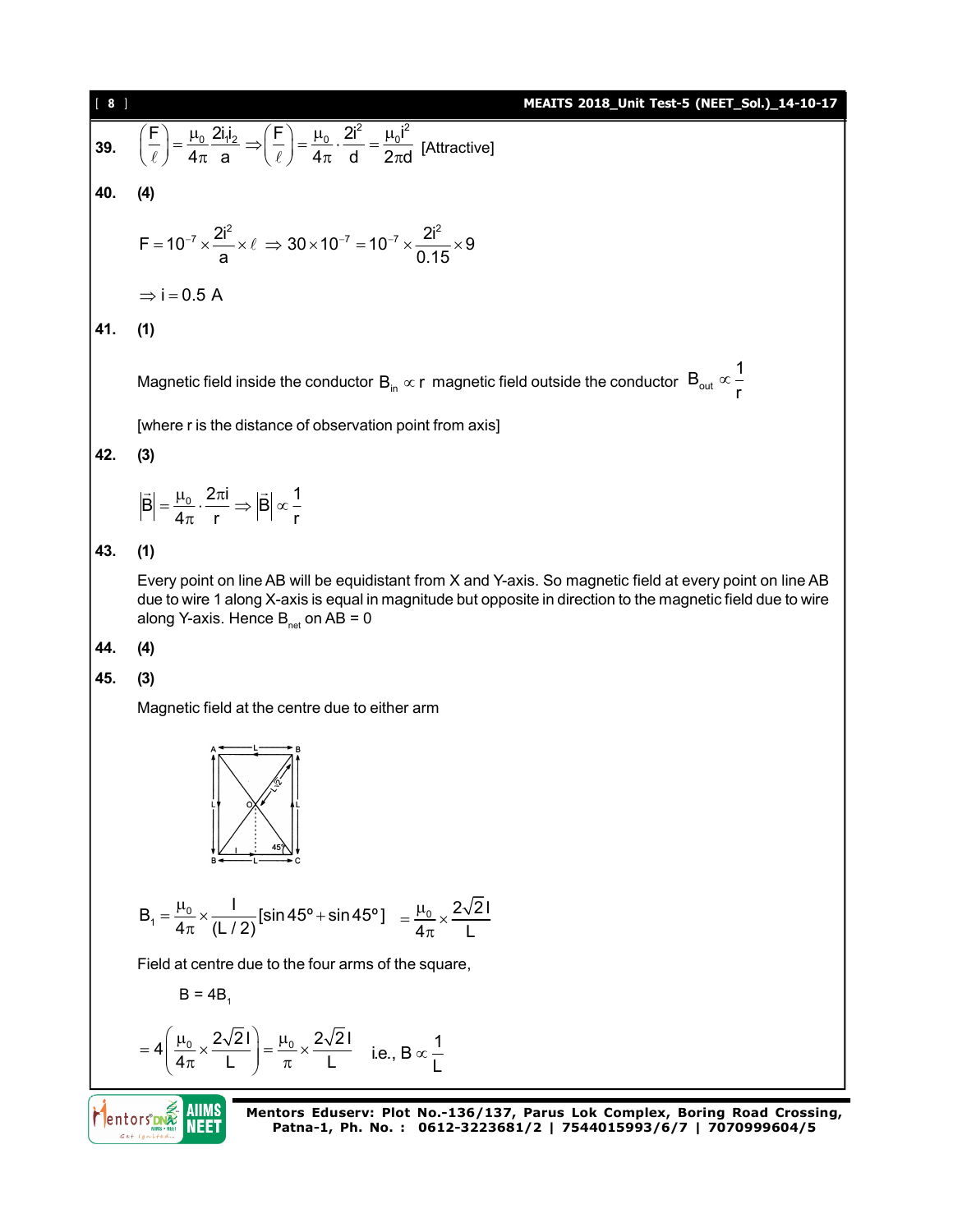|     | MEAITS 2018_Unit Test-5 (NEET_Sol.)_14-10-17<br>$[9]$                                      |
|-----|--------------------------------------------------------------------------------------------|
|     | <b>CHEMISTRY</b>                                                                           |
| 46. | (2)                                                                                        |
| 47. | (1)                                                                                        |
|     | Conformational                                                                             |
|     | Isomer have                                                                                |
|     | Least activation                                                                           |
|     | Energy                                                                                     |
| 48. | (2)                                                                                        |
|     | Odd spiro shown optical in agiven condition and even show G.I.                             |
| 49. | (2)                                                                                        |
|     | No of meso from = $2\frac{n-1}{2}$ = $2\frac{3-1}{2}$                                      |
|     | where $n =$ chiral carbon = $2^1 = 2$                                                      |
| 50. | (4)                                                                                        |
|     | At double bon, substituted cycloalkene donot show G.I.                                     |
| 51. | (3)                                                                                        |
| 52. | (4)                                                                                        |
|     | Br                                                                                         |
|     | Streogenic centre = 0                                                                      |
|     | Steres isomer $= 0$<br>$\ddot{\cdot}$                                                      |
|     | Вr                                                                                         |
|     | streogenic centre = 2                                                                      |
|     | of stereoisomers = $2^n$ = $2^2$ = 4                                                       |
| 53. | 54. (4)<br>(3)                                                                             |
| 55. | (4)                                                                                        |
|     | $CH3$ <sup>3</sup><br>OH <sup>1</sup><br>H<br>R<br>$H^2$<br>$-MH2$<br>s<br>CH <sub>3</sub> |

**Mentors Eduserv: Plot No.-136/137, Parus Lok Complex, Boring Road Crossing, Patna-1, Ph. No. : 0612-3223681/2 | 7544015993/6/7 | 7070999604/5**

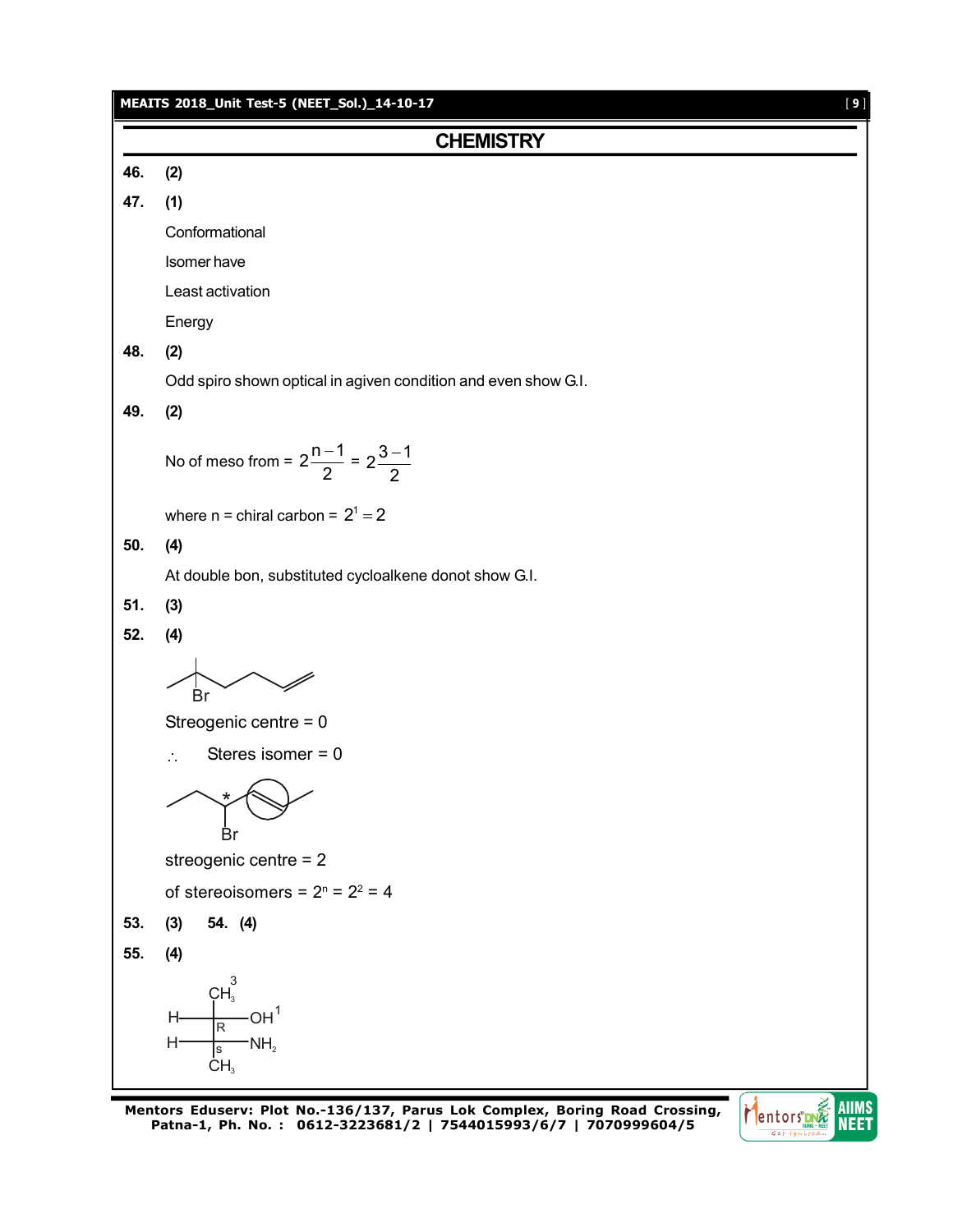

**Patna-1, Ph. No. : 0612-3223681/2 | 7544015993/6/7 | 7070999604/5**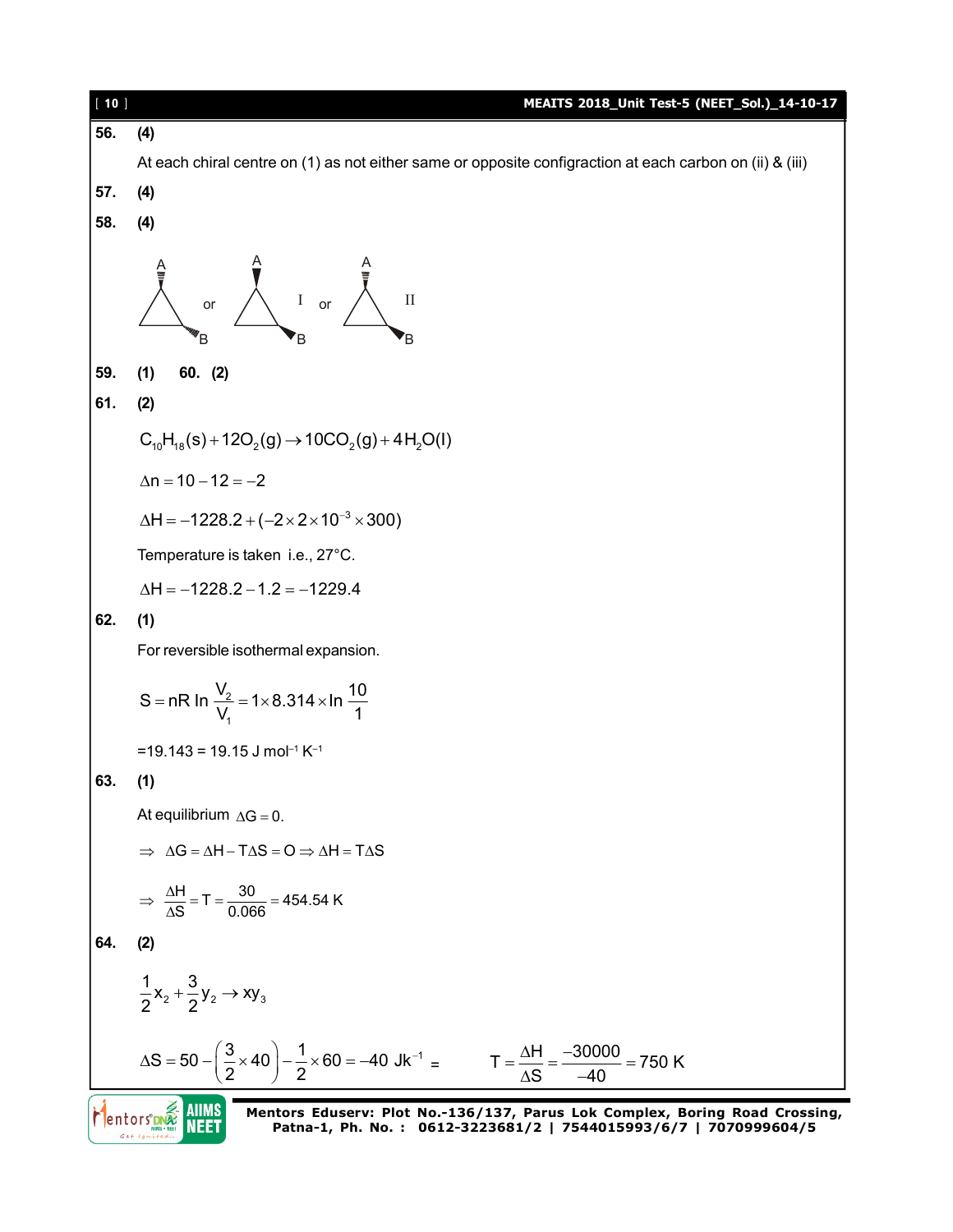|                             | MEAITS 2018_Unit Test-5 (NEET_Sol.)_14-10-17                          | $[11]$ |
|-----------------------------|-----------------------------------------------------------------------|--------|
| 65.                         | (1)                                                                   |        |
|                             | Work = $-P\Delta V$                                                   |        |
|                             | $= -1 \times 10^5 (1 \times 10^{-2} - 10^{-3}) = -900$ J.             |        |
| 66.                         | (2)                                                                   |        |
| 67.                         | (4)                                                                   |        |
|                             | Internal enrgy is a state function.                                   |        |
| 68.                         | (2)                                                                   |        |
|                             | $\Delta U = nC_v \Delta T$<br>$\Delta T = 0 \Rightarrow \Delta U = 0$ |        |
| 69.                         | (2)                                                                   |        |
| 70.                         | (3)                                                                   |        |
|                             | $HC = CH + H_2 \rightarrow C_2H_4$                                    |        |
|                             | $\Delta H = e_{C=C} + e_{H-H} - e_{C=C} - 2e_{C-H}$                   |        |
|                             | $=$ 198 + 103 + (-145)-2 (98)= -40 kcal.                              |        |
| 71.                         | (2)                                                                   |        |
| 72.                         | (1)                                                                   |        |
|                             | $C_6H_5COOH + \frac{15}{2}O_2 \rightarrow 7CO_2 + 3H_2O(I)$           |        |
| $\mathcal{L}_{\mathcal{C}}$ | $\Delta H = 7(-393) + 3(-286) - (-408) = -3201 \text{ kJ}$            |        |
|                             | $\Delta H = \Delta U + \Delta nRT$                                    |        |
|                             | $\Delta U = -3199.75$ kJ<br>$\mathcal{L}_{\text{max}}$                |        |
| 73.                         | (4)                                                                   |        |
| 74.                         | (3)                                                                   |        |
|                             | The amount of heat evolved = $1000 \times 37 = 37$ kcal               |        |
|                             | Calorific value = $\frac{37}{5}$ = 7.4 kcal / g                       |        |
| 75.                         | (2)                                                                   |        |
|                             | $C_6H_{10}O_5 + O_2 \rightarrow 6CO_2 + 5H_2O$                        |        |
|                             | No. of mole of $C_6H_{10}O_5 = \frac{1}{162}$                         |        |

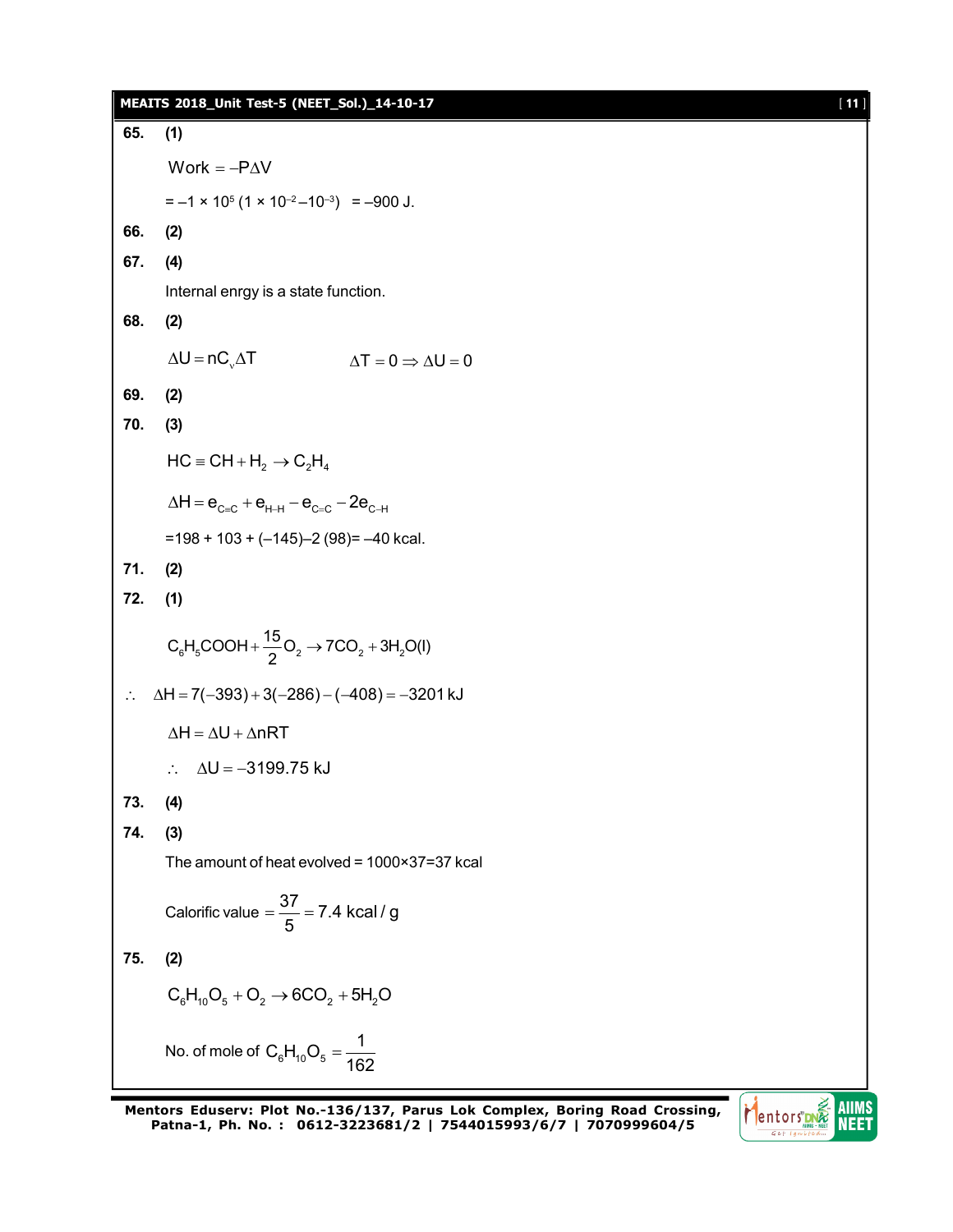| $[ 12 ]$   | MEAITS 2018_Unit Test-5 (NEET_Sol.)_14-10-17                                                                                                                                          |  |
|------------|---------------------------------------------------------------------------------------------------------------------------------------------------------------------------------------|--|
|            | no. of moles of CO <sub>2</sub> and H <sub>2</sub> O formed.                                                                                                                          |  |
|            | $=\frac{6}{162}$ and $\frac{5}{162}$                                                                                                                                                  |  |
|            | So, for that particular values.                                                                                                                                                       |  |
|            | $-11.11-8.641-\Delta H_f(C_6H_{10}O_5)=-15$                                                                                                                                           |  |
|            | $\Delta H_f = -4.75$ kJ.                                                                                                                                                              |  |
| 76.        | (4)                                                                                                                                                                                   |  |
| 77.        | (1)                                                                                                                                                                                   |  |
|            | It is due to more ionic character of $Cs2CO3$ .                                                                                                                                       |  |
| 78.        | (2)                                                                                                                                                                                   |  |
| 79.        | $(3)$ 80. $(2)$                                                                                                                                                                       |  |
| 81.        | $(3)$ 82. $(3)$                                                                                                                                                                       |  |
| 83.        | $(2)$ 84. $(4)$                                                                                                                                                                       |  |
| 85.        | (1)                                                                                                                                                                                   |  |
|            | Li metal imparts carmine red colour to flame due to emission spectrum.                                                                                                                |  |
| 86.        | $(1)$ 87. $(4)$                                                                                                                                                                       |  |
| 88.        | $(1)$ 89. $(3)$                                                                                                                                                                       |  |
| 90.        | (3)                                                                                                                                                                                   |  |
|            | <b>BOTANY</b>                                                                                                                                                                         |  |
| 91.        | 93. (2)<br>$(4)$ 92. $(1)$                                                                                                                                                            |  |
| 94.        | (4)<br>95. (2)                                                                                                                                                                        |  |
| 96.        | $(3)$ 97. $(1)$<br>98. (1)                                                                                                                                                            |  |
| 99.        | (1)<br>100. (4)                                                                                                                                                                       |  |
| 101. (4)   |                                                                                                                                                                                       |  |
| $102.$ (1) |                                                                                                                                                                                       |  |
|            | Osmotic expansion of a cell is regulated by vacuole mainly.                                                                                                                           |  |
| $103.$ (1) |                                                                                                                                                                                       |  |
| $104.$ (1) |                                                                                                                                                                                       |  |
|            | Potassium ion pum theory.                                                                                                                                                             |  |
| $105.$ (2) |                                                                                                                                                                                       |  |
|            | Role of K <sup>+</sup> in stomatal opening is now universaly accepted.                                                                                                                |  |
|            | AIIMS<br>Mentors Eduserv: Plot No.-136/137, Parus Lok Complex, Boring Road Crossing,<br><b>entors DNA</b><br>NEET<br>Patna-1, Ph. No.: 0612-3223681/2   7544015993/6/7   7070999604/5 |  |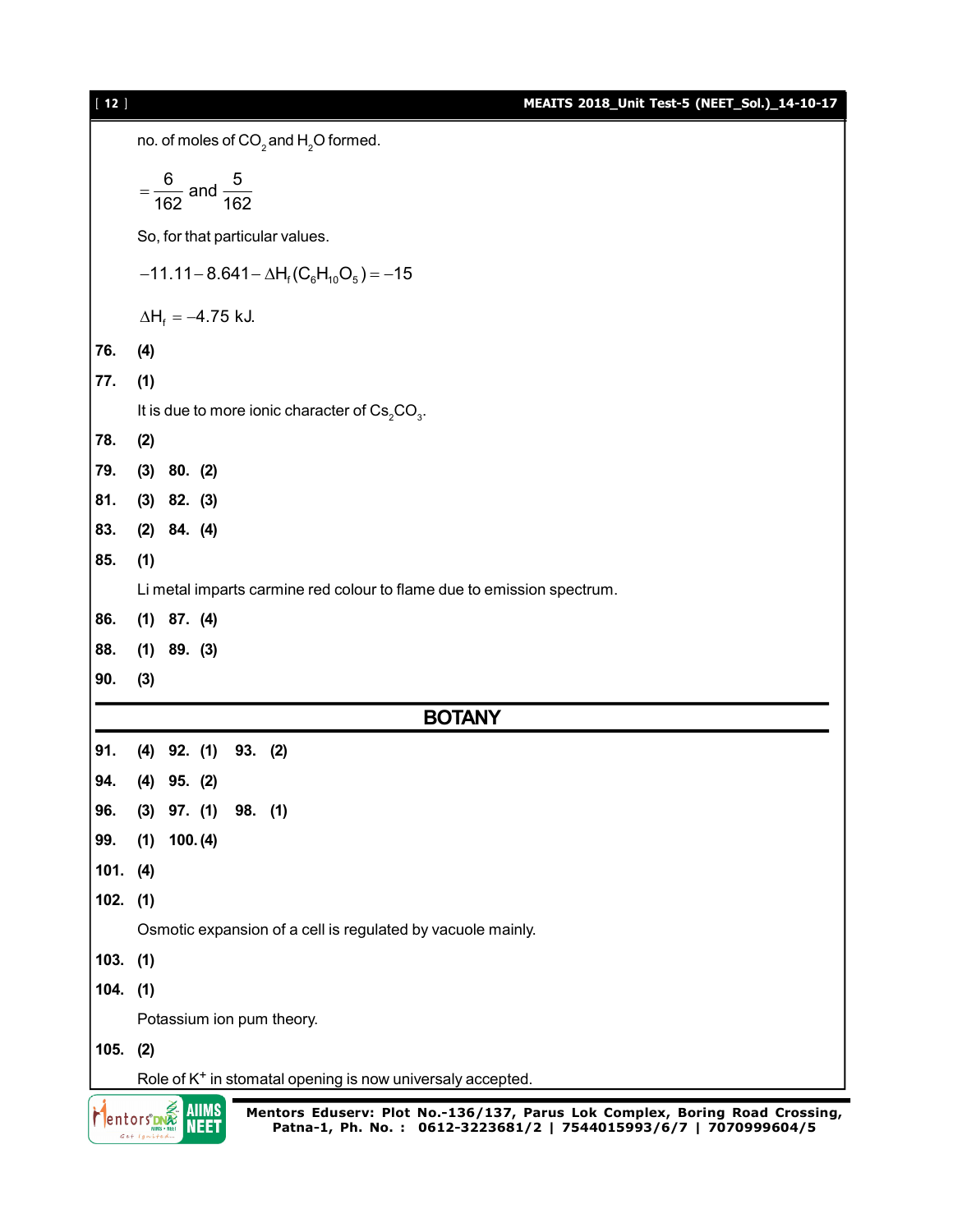|            | MEAITS 2018_Unit Test-5 (NEET_Sol.)_14-10-17                                            | $[13]$ |
|------------|-----------------------------------------------------------------------------------------|--------|
| 106. (4)   |                                                                                         |        |
| $107.$ (1) |                                                                                         |        |
|            | Higher the concentration, higher the osmotic pressure of solution.                      |        |
| 108. (4)   |                                                                                         |        |
| $109.$ (1) |                                                                                         |        |
|            | Amyloplast is starch storing leucoplast.                                                |        |
| $110.$ (1) |                                                                                         |        |
|            | Root pressure is the main pressure for guttation.                                       |        |
| 111.       | $(4)$ 112. $(4)$                                                                        |        |
| 113. (1)   |                                                                                         |        |
|            | Exosmosis causes plasmolysis.                                                           |        |
| $114.$ (2) |                                                                                         |        |
|            | Cell shape is mainly maintained by turgor pressure.                                     |        |
| $115.$ (3) |                                                                                         |        |
| $116.$ (1) |                                                                                         |        |
| $117.$ (2) |                                                                                         |        |
| $118.$ (3) |                                                                                         |        |
| $119.$ (1) |                                                                                         |        |
|            | Transpiration decreases T.P. of a cell.                                                 |        |
|            | 120. $(2)$ 121. $(1)$                                                                   |        |
| $122.$ (1) |                                                                                         |        |
|            | Hyadothode pore helps in guttation.                                                     |        |
|            | 123. (2) 124. (3) 125. (4)                                                              |        |
| $126.$ (2) | Active process is ATP dependent while passive process is ATP non dependent process.     |        |
| $127.$ (2) |                                                                                         |        |
| $128.$ (2) |                                                                                         |        |
|            | 129. (3) 130. (2) 131. (4)                                                              |        |
| 132. (2)   |                                                                                         |        |
| 133. (4)   |                                                                                         |        |
|            | Crop rotation and mixed croping both are done to increases nitrogenous content in soil. |        |
|            | 134. (1) 135. (3)                                                                       |        |
|            |                                                                                         |        |

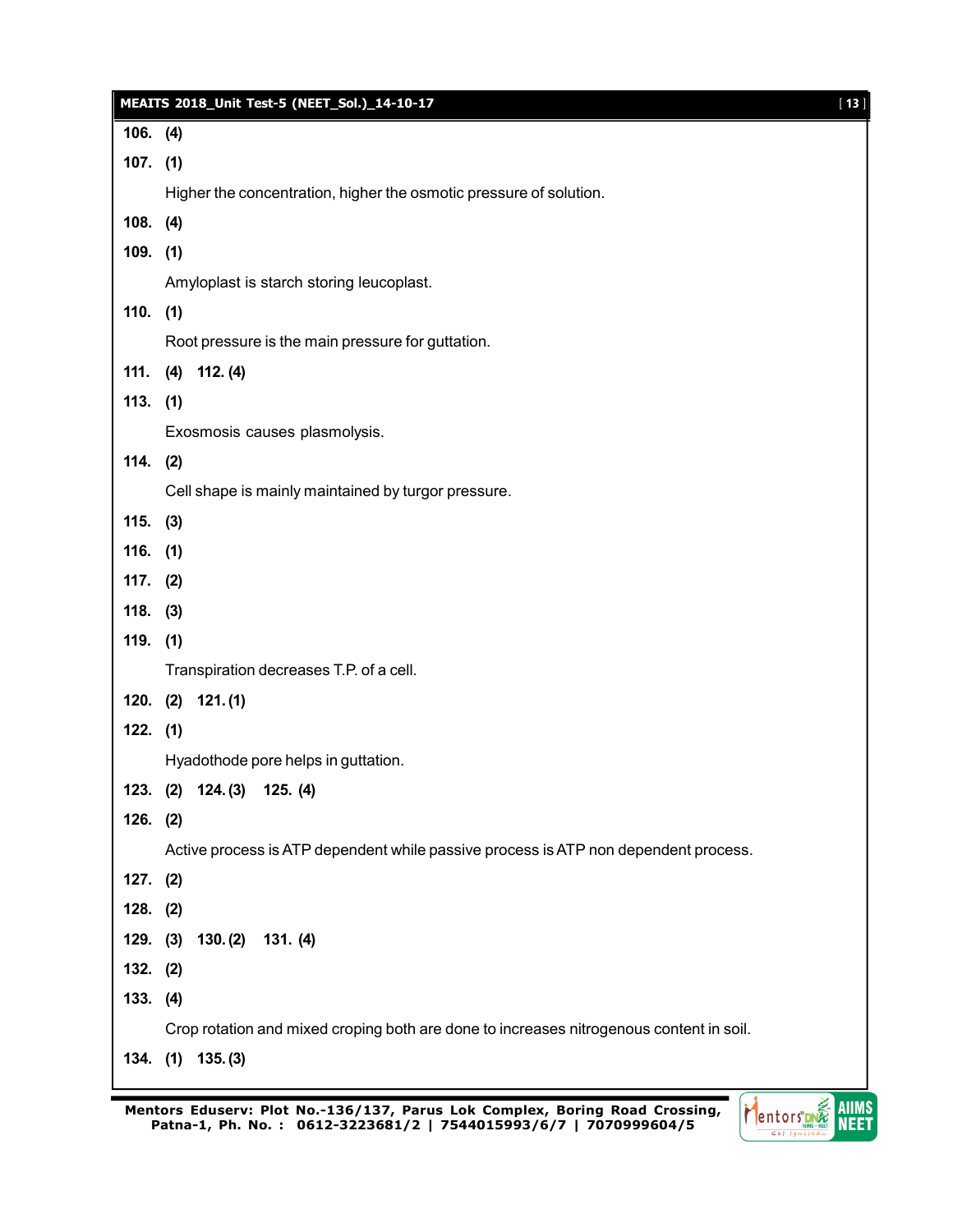| $[14]$     | MEAITS 2018_Unit Test-5 (NEET_Sol.)_14-10-17                                                                         |
|------------|----------------------------------------------------------------------------------------------------------------------|
|            | <b>ZOOLOGY</b>                                                                                                       |
| $136.$ (1) |                                                                                                                      |
| $137.$ (3) |                                                                                                                      |
|            | Amoeboid movement is brought about by pseudopodia, occurs in WBCs and macrophages.                                   |
| $138.$ (1) |                                                                                                                      |
| 139. (2)   |                                                                                                                      |
|            | Peristalsis is movement of gutwall by smooth muscles.                                                                |
| 140.       | (4)                                                                                                                  |
|            | Only myosin protein present in H-zone, represented by 's'.                                                           |
|            | 141. (Bonus)                                                                                                         |
| $142.$ (3) |                                                                                                                      |
| 143. (2)   |                                                                                                                      |
| $144.$ (2) |                                                                                                                      |
| 145        | (3)                                                                                                                  |
|            | During muscle contraction length of neither of any myofilament decreases. H-zone the part of myofibril<br>decreases. |
| 146.       | (3)                                                                                                                  |
| $147.$ (3) |                                                                                                                      |
| $148.$ (1) |                                                                                                                      |
| $149.$ (3) |                                                                                                                      |
| $150.$ (1) |                                                                                                                      |
| 151. (4)   |                                                                                                                      |
| 152. (1)   |                                                                                                                      |
| 153. (1)   |                                                                                                                      |
| $154.$ (2) |                                                                                                                      |
|            | Z-line present between I-band/L-band in a myofibril.                                                                 |
| 155. (4)   |                                                                                                                      |
| $156.$ (1) |                                                                                                                      |
| $157.$ (2) |                                                                                                                      |
| $158.$ (1) |                                                                                                                      |
| 159. (2)   |                                                                                                                      |
|            |                                                                                                                      |